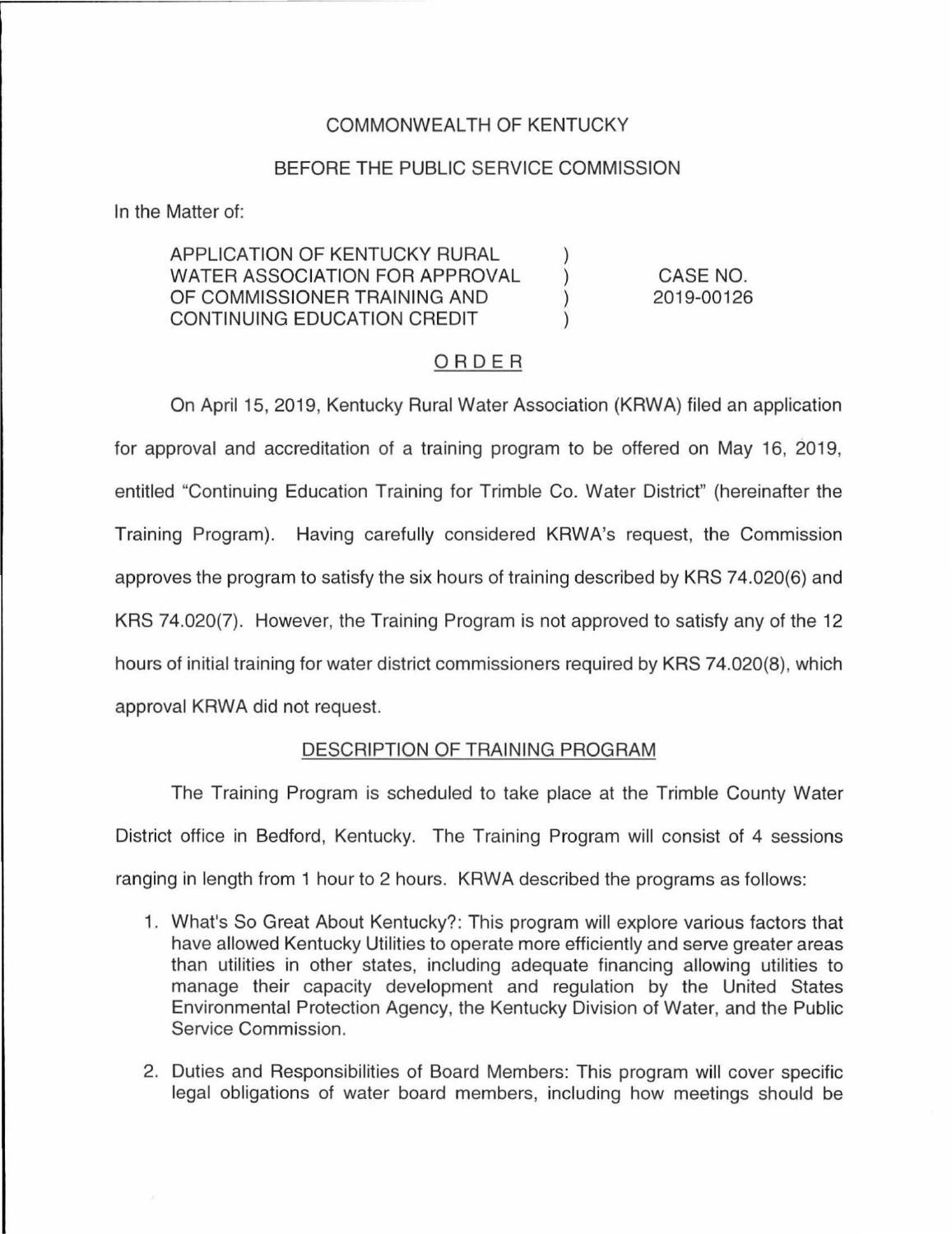conducted, when to abstain from voting due to a conflict of interest, the obligation to adopt a budget, the obligation to provide oversight, and open meetings and records requirements. It identifies the obligations of commissioners and discusses strategies to fulfill those obligations.

- 3. Recent Developments in Utility Regulation: This program will review recent developments in public utility law and regulations, including a discussion of recent laws passed by the general assembly and recent decisions by the Public Service Corporation as they relate to water utilities.
- 4. Ethics and Responsibilities for Board Members and Operators: This program will cover general responsibilities and ethics for operators and board members of utilities. It discusses the requirements of a public officer to work in the interest of the public, and the obligation of water districts to ensure the availability of reliable water and, if applicable, wastewater service. It also provides guidance on fostering a positive work environment to promote high level, ethical performance.

The Training Program consists of a total of 6 possible credit hours. The presenters

for the sessions included an attorney that regularly represents water utilities before the

Commission and representatives of KAWA with relevant experience.

## **DISCUSSION**

KRS 7 4.010 *et. seq.* authorizes the creation of water districts for the purpose of operating drinking water facilities and wastewater treatment and collection facilities. Water districts organized under KRS 74.010, *et. seq.* must be administered by a board of commissioners, which shall control and manage the affairs of the district.<sup>1</sup> KRS 74.020(8) requires each newly appointed water district commissioner to complete 12 instructional hours of training regarding the laws governing the management and operation of water districts, and other subjects as determined appropriate by the Commission within 12 months of the commissioners' initial appointment.<sup>2</sup> KRS 74.020(6) and (7) encourage

<sup>1</sup>See KRS 74.020(1)

<sup>&</sup>lt;sup>2</sup> KRS 74.020(8)(b) (discussing the training requirements for new water district commissioners).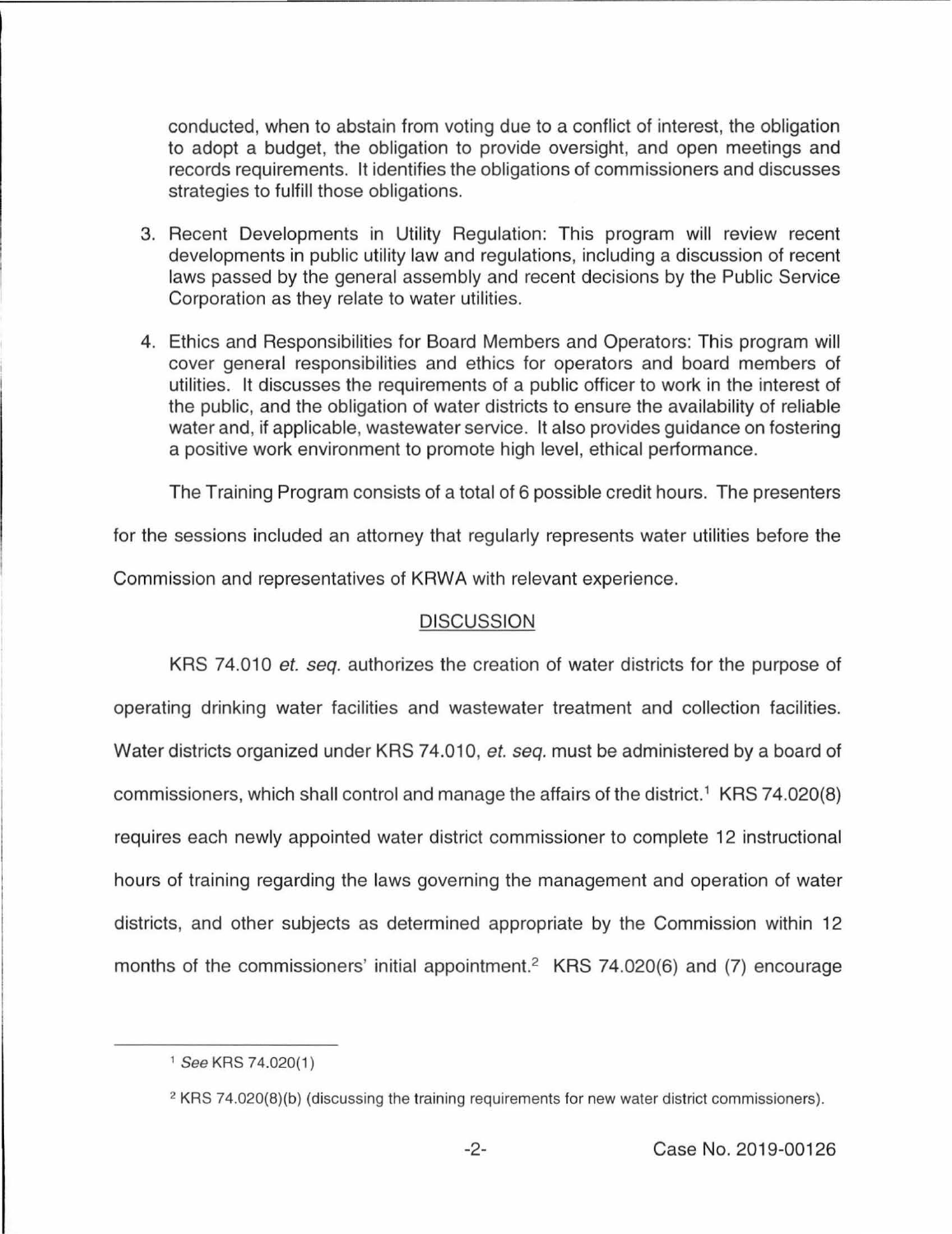water district commissioners to complete six instructional hours of "water district management training approved by the Public Service Commission" in each additional calendar year by allowing the commissioners to receive a raise if they complete that training each year.

KRWA indicated that it is seeking to have the Training Program approved to satisfy the six hours of annual training necessary for water district commissioners to satisfy KRS 74.020(6) and (7) but are not seeking to have it approved to satisfy the initial training requirements of KRS 74.020(8). The Commission has discretion in approving "water district management training" offered by third parties to satisfy the 6 hours of subsequent training described in KRS 74.020(6) and (7) if it determines that the programs are "high quality" and will "enhance a water district commissioner's understanding of his or her responsibilities and duties."3 However, third parties applying for approval of a proposed water district commissioner training program must file their applications, including a detailed description of the program, a description of the qualifications of any presenters, and a copy of the written materials to be distributed at the program among other things, 30 days prior to the first date on which the program is to be offered.<sup>4</sup>

Here, KRWA properly filed its request for approval, and the Training Program covers topics that will be relevant and useful to water district commissioners. Moreover, the presenters appear to have knowledge of the topics they intend to discuss, and based on a review of the materials provided, the Training Program appears to be well developed

<sup>&</sup>lt;sup>3</sup> See KRS 74.020(7)(c) (stating that the Commission "shall encourage and promote the offering of high quality water district management training programs that enhance a water district commissioner's understanding of his or her responsibilities and duties").

<sup>4</sup> Water Training Order at 4-5.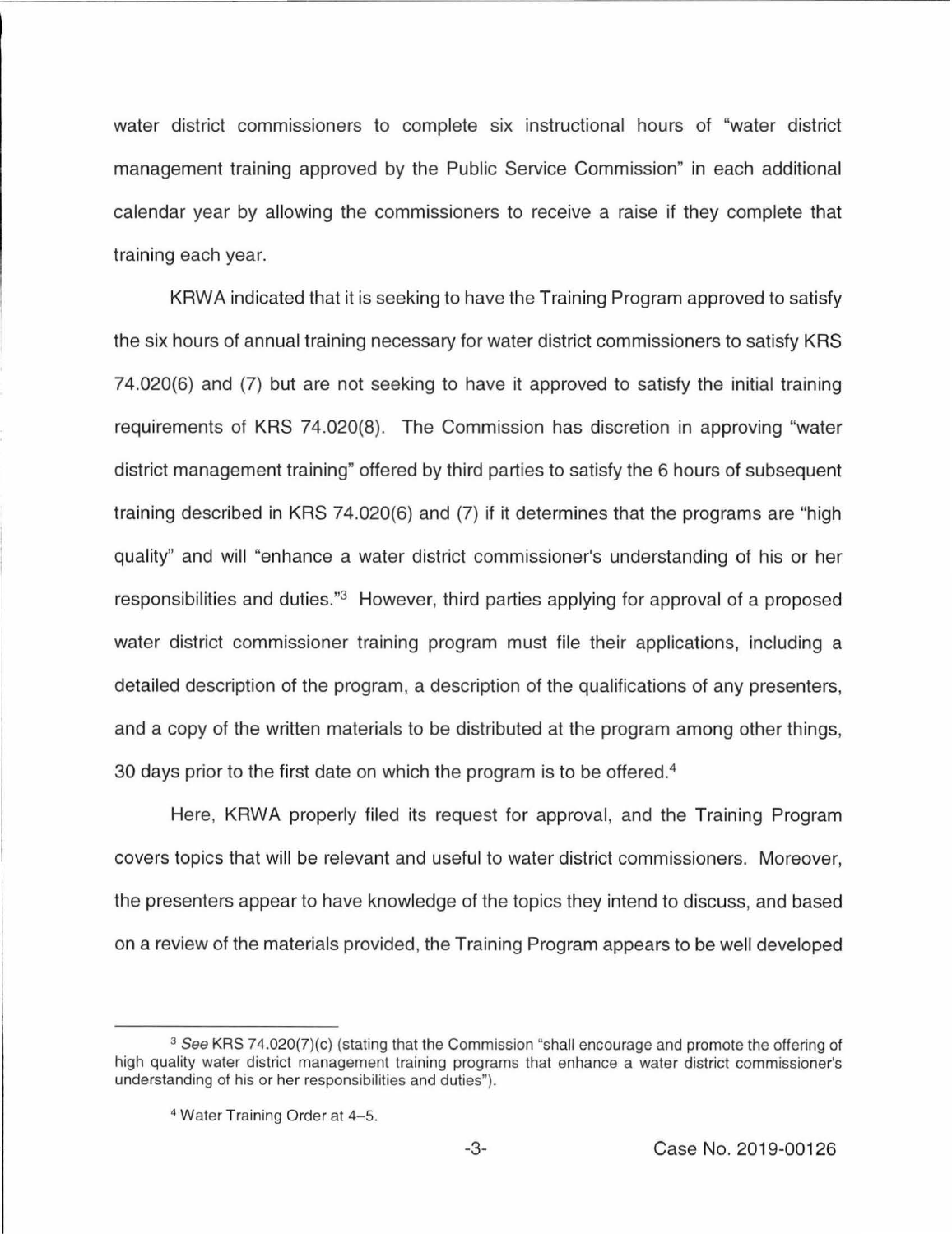and of a high quality. Thus, the Commission finds that KRWA's Training Program will provide water district commissioners relevant and useful knowledge that will enhance the quality, management, operation or maintenance of the water systems they operate.

IT IS THEREFORE ORDERED that:

1. KRWA's Training Program scheduled to take place on May 16, 2019, is hereby conditionally approved and accredited for up to six hours of annual water district management training for water district commissioners seeking to satisfy the training requirements set forth in in KRS 74.020(6) and (7).

2. KRWA's Training Program may not be used by water district commissioners seeking to satisfy any portion of the initial training requirement for water district commissioners required by KRS 74.020(8).

3. KAWA shall retain a record of all water district commissioners attending the Training Program.

4. No later than 30 days after the scheduled training program, KAWA shall file with the Commission:

a. A sworn statement attesting that the accredited instruction was performed, including a statement that the materials regarding each sessions were distributed as required by the Commission herein;

b. A description of any changes in the presenters or purposed curriculum that occurred after the application;

c. The name of each attending water district commissioner, his or her water district, and the number of hours that he or she attended; and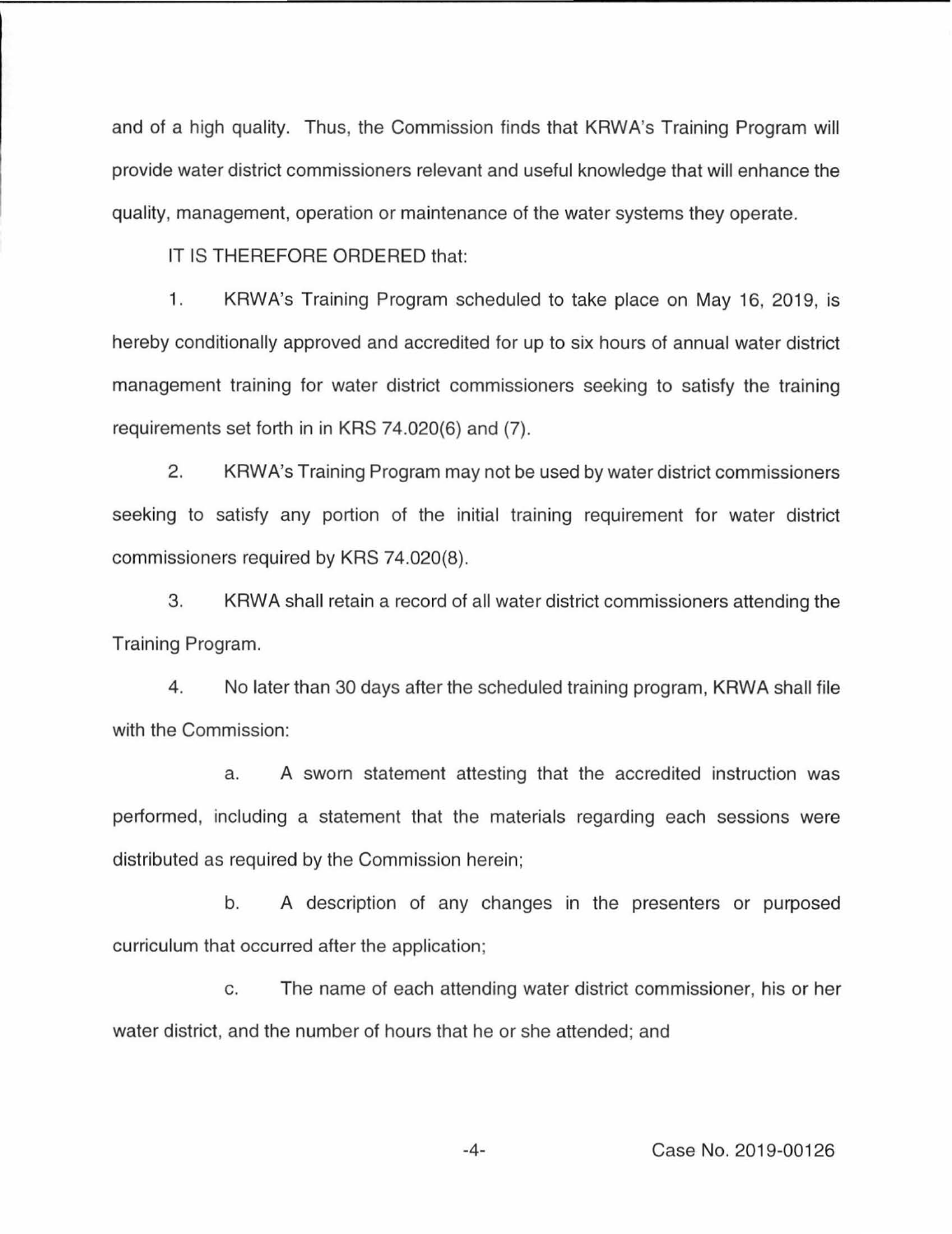d. A copy of any written material given to water district commissioners attending the sessions that was not previously provided to the Commission.

5. Upon receipt of the materials identified in Paragraph No. 4 and provided there are no material changes to the program, the Commission shall issue a final order approving and accrediting the Training Program.

6. KRWA shall permit a representative of the Commission to attend the Training Program at the Commission's discretion, without charge, to assess compliance with this Order or the quality of instruction or for any other purpose deemed necessary by the Commission.

# [REMAINDER OF PAGE INTENTIONALLY LEFT BLANK]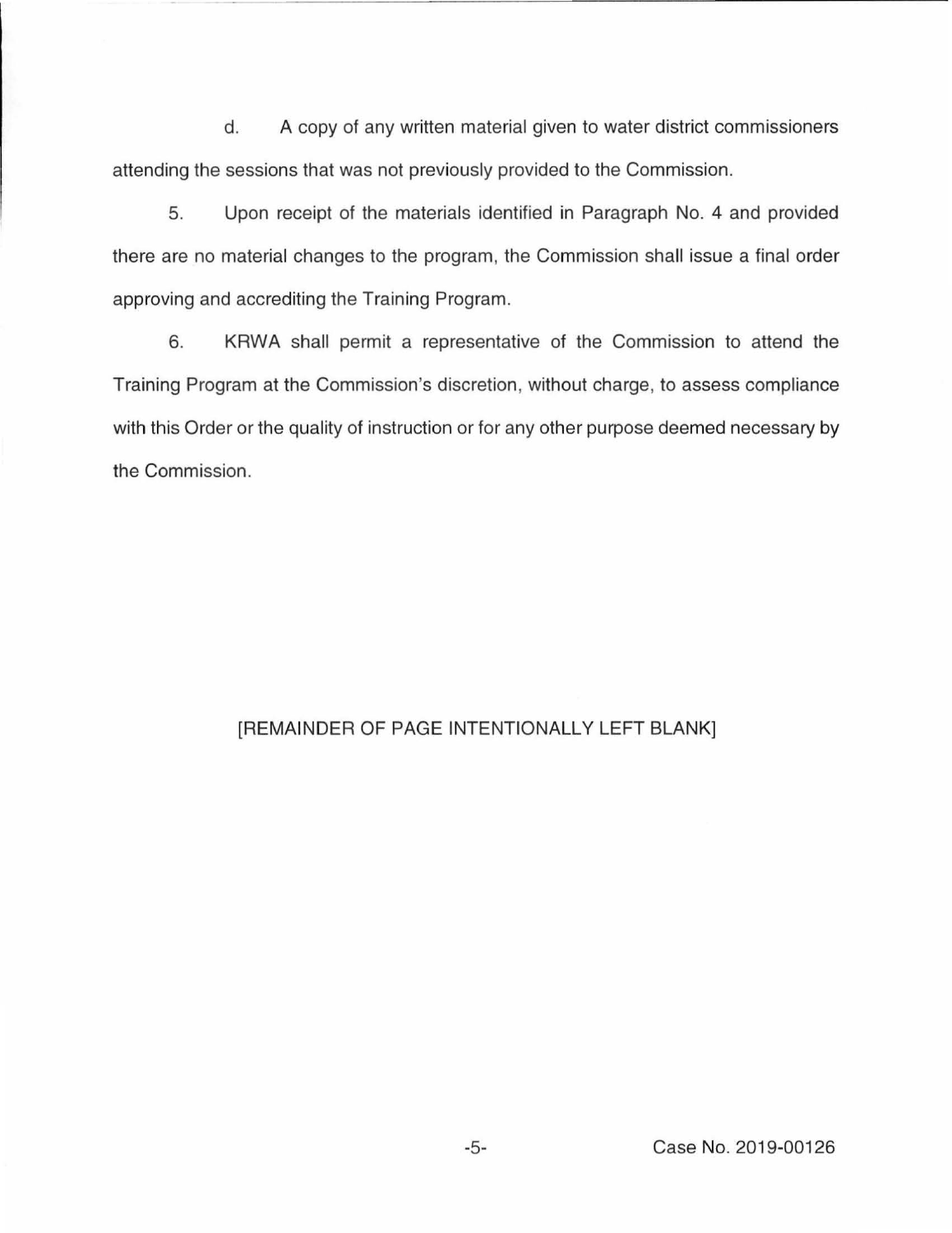By the Commission

| <b>ENTERED</b>                               |
|----------------------------------------------|
| MAY 14 2019                                  |
| <b>KENTUCKY PUBLIC</b><br>SERVICE COMMISSION |

ATTEST:

Twenk. Purso

Executive Director

Case No. 2019-00126